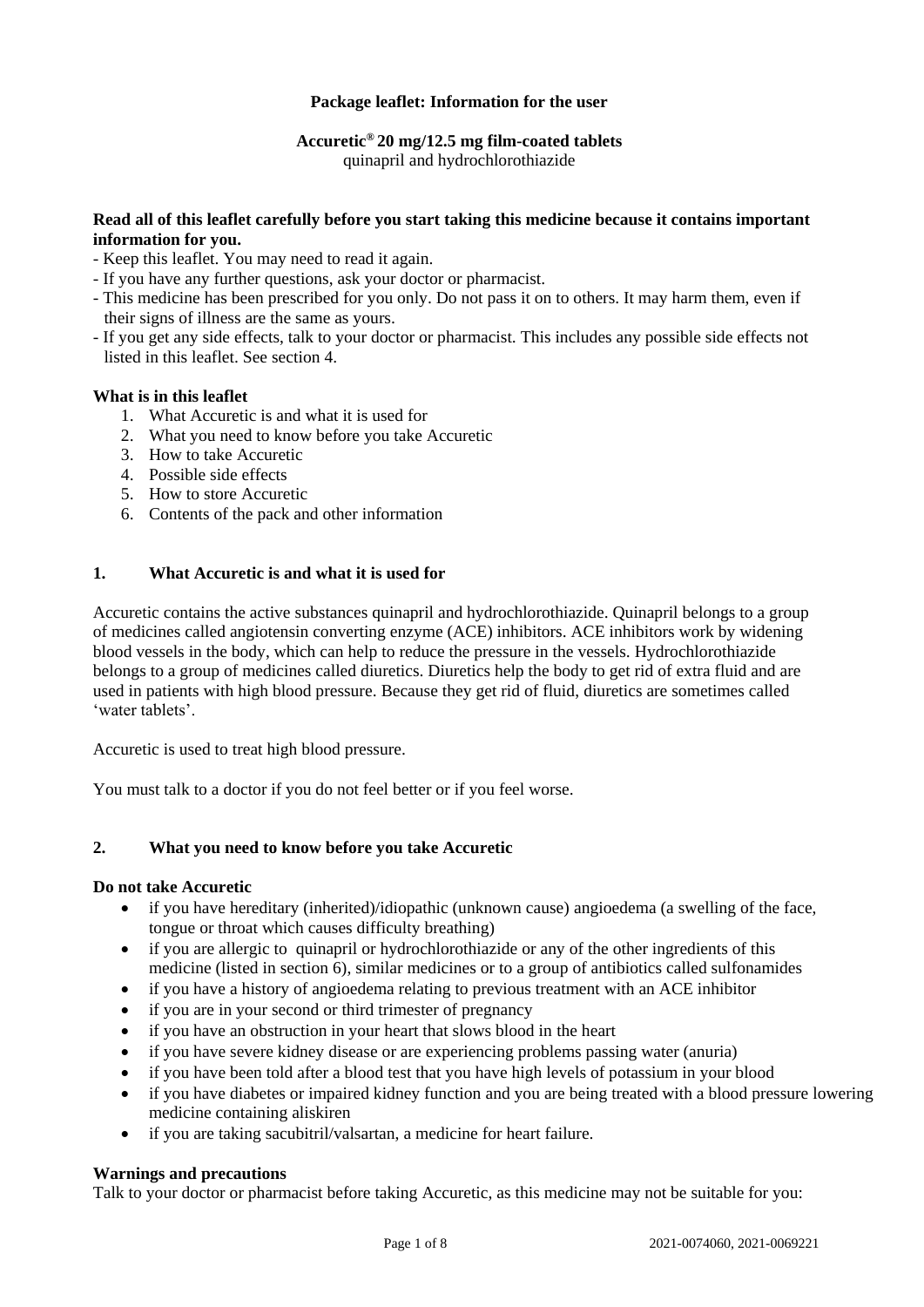- if you have had skin cancer or if you develop an unexpected skin lesion during the treatment. Treatment with hydrochlorothiazide, particularly long-term use with high doses, may increase the risk of skin and lip cancer (non-melanoma skin cancer). Protect your skin from sun exposure and UV rays while taking Accuretic
- if you have aortic stenosis (narrowing of the main blood vessel from the heart), low blood pressure, heart disease or other problems with your heart (e.g. heart failure)
- if you have kidney disease, a transplanted kidney or use a haemodialysis machine (an artificial kidney), are being treated with diuretics, or have a salt-restrictive diet. This is because Accuretic may lower your blood pressure and cause you to feel faint
- if you have liver disease
- if you are elderly
- if you have collagen vascular disease (deposits of collagen in your blood vessels)
- if you have both kidney disease and collagen vascular disease. This is because Accuretic decreases the number of neutrophils and white blood cells in the blood. Tell your doctor if you get symptoms such as sore throat or fever after taking Accuretic
- if you are having, or about to have, low density lipoprotein apheresis treatment (removal of cholesterol from your blood by machine)
- if you have parathyroid disease, this is a disease associated with increased calcium, decreased phosphate, development of kidney stones and stomach ulcers and reduction in bone strength
- if you suffer from allergies or asthma
- if you have suffered from angioedema in the past (red rash followed by facial swelling which can be severe enough to cause breathing difficulties)
- if you have a history of severe allergic reactions such as swelling of the face, lips, tongue or throat or swelling of the hands or feet. This is because the taking of Accuretic may also cause severe swelling
- if you are a black patient, this medicine might not work as well for you or you might be more likely to suffer serious side effects (e.g. angioedema)
- if you have a salt or electrolyte imbalance in your blood (e.g. sodium or potassium), your doctor may want to monitor you more closely
- if you suffer from hypokalaemia (low levels of potassium in your blood) symptoms of this are dryness of mouth, thirst, weakness, lethargy or muscle pain
- if you are having, or about to have desensitisation treatment, i.e. to reduce the effects of an allergy to a bee or wasp sting
- if you are planning to become pregnant, or you just became aware of being pregnant
- if you have diabetes or gout
- if you have systemic lupus erythematosus (SLE) an allergic condition which causes joint pain, skin rashes and fever
- if you are about to have major surgery which requires an anaesthetic
- if you develop visual problems such as eye pain, a decrease in vision or blurred vision while on Accuretic. The active ingredient, hydrochlorothiazide can cause you to develop visual problems. These could be symptoms of fluid accumulation in the vascular layer of the eye (choroidal effusion), an increase of pressure in your eye and can happen within hours to weeks of taking Accuretic. If this is not treated, it can lead to loss of vision. If you experience such symptoms, you should seek medical attention. If you earlier have had a penicillin or sulfonamide allergy, you can be at higher risk of developing this.
- if you are also taking other medicines
- if you have lost a lot of body salts or fluids through being sick (vomiting), having diarrhoea, being on a low salt diet, taking diuretics (water tablets) for a long time or having had dialysis
- a rapid swelling of the wall of the bowels (intestines) can occur when taking Accuretic. Patients can experience abdominal pain with or without vomiting
- if you are taking any of the following medicines used to treat high blood pressure: - an angiotensin II receptor blocker (ARBs) (also known as sartans - for example valsartan, telmisartan, irbesartan), in particular if you have diabetes-related kidney problems - aliskiren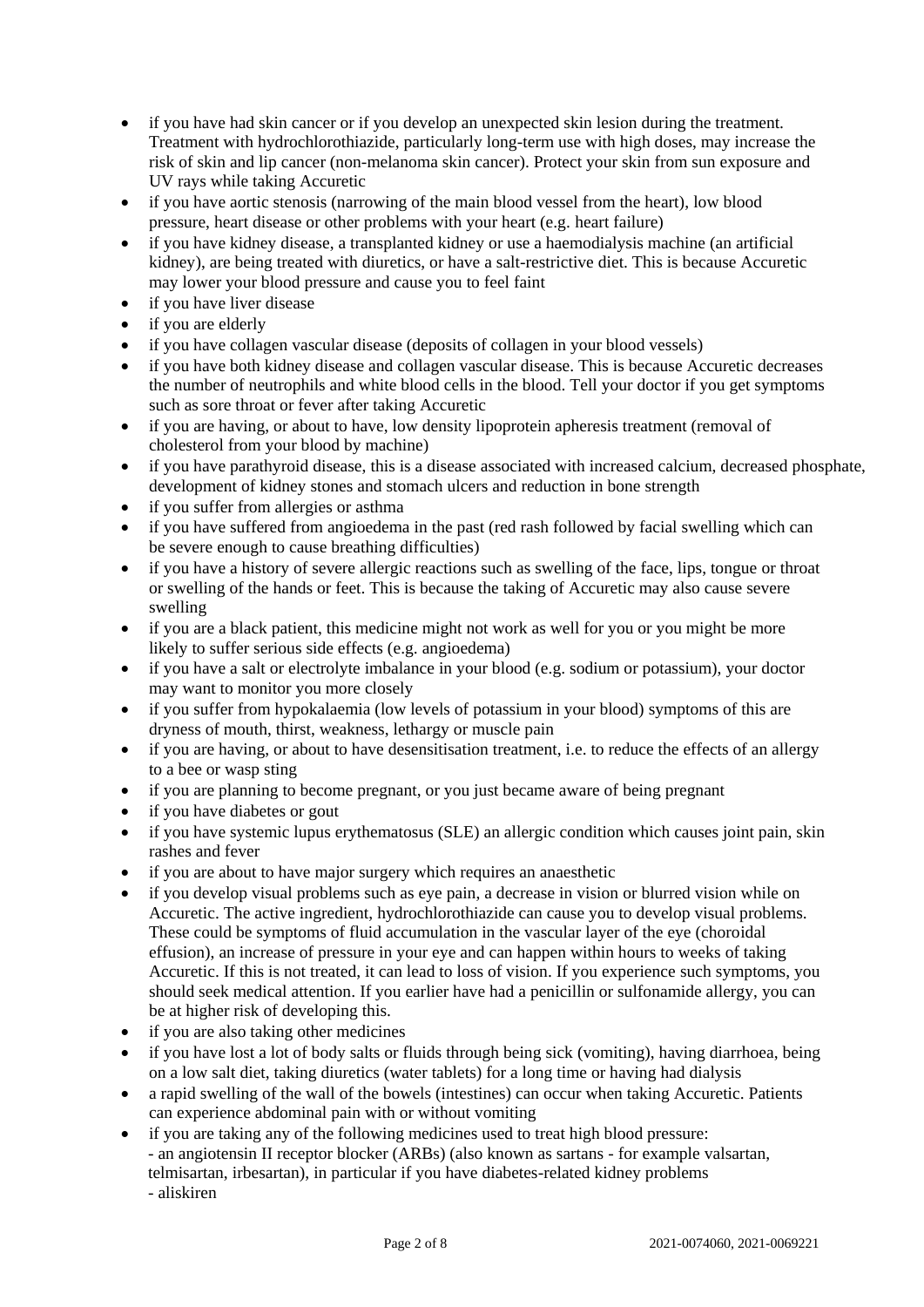- if you are simultaneously receiving an mTOR (mammalian target of Rapamycin) inhibitor (e.g. temsirolimus) or a DPP-4 (dipeptidyl-peptidase-4) inhibitor (e.g. vildagliptin) or a neutral endopeptidase inhibitor (e.g. racecadotril), may have an increased risk for angioedema (swelling of the face, eyes, tongue or throat). Special caution is advised if treatment with an mTOR inhibitor or DPP-4 inhibitor or a neutral endopeptidase inhibitor is initiated in patients who are already receiving an ACE inhibitor
- if you experienced breathing or lung problems (including inflammation or fluid in the lungs) following hydrochlorothiazide intake in the past. If you develop any severe shortness of breath or difficulty breathing after taking Accuretic, seek medical attention immediately

Your doctor may check your kidney function, blood pressure, and the amount of electrolytes (e.g. potassium) in your blood at regular intervals.

See also information under the heading **Do not take Accuretic**.

# **Other medicines and Accuretic**

Tell your doctor or pharmacist if you are taking, have recently taken or might take any other medicines, including medicines obtained without a prescription.

There are some medicines that may interact with Accuretic. Your doctor may need to change your dose and/or take other precautions if you are taking:

- angiotensin II receptor blocker (ARB) or aliskiren (see also information under the headings **Do not take Accuretic** and **Warnings and precautions**)
- other blood pressure treatments and diuretics (including aliskiren and water tablets)
- antibiotics like sulfamethoxazole, trimethoprim and tetracycline antibiotics
- potassium supplements (this includes salt substitutes which often contain potassium)
- anaesthetics
- lithium (used to treat depression, mania or self-harming behaviour)
- non-steroidal anti-inflammatory pain killers (for example aspirin or ibuprofen)
- corticosteroids (for example hydrocortisone, dexamethasone or prednisolone) and ACTH (tetracosactide) or medicines known to reduce the amount of potassium in the blood
- procainamide (used to correct irregular heartbeats)
- cytostatic medicines (cancer therapy)
- immunosuppressants (for the treatment of autoimmune diseases such as Crohn's disease and rheumatoid arthritis)
- allopurinol, uricosurics and xanthine oxidase inhibitors (for the treatment of chronic gout)
- indigestion and heartburn medicines (antacids)
- 'pressor amines' such as norepinephrine or other medicines from the same group
- medicines that have a sedative effect. This includes alcoholic drinks and sleeping pills
- medicine for an irregular heart rhythm e.g. digoxin, amiodarone or sotalol
- medicines that can be used to reduce cholesterol or bile salts (cholestyramine and colestipol)
- medicines to treat diabetes such as insulin or tablets. You may need to alter your dose of insulin while taking Accuretic
- medicines such as digitalis glycosides (digoxin) or any medicines used for the treatment of ventricular tachycardia. Tachycardia is a condition where the heart rate beats faster than normal. Care should be taken when Accuretic is taken together because of the potential risk of low concentrations of potassium in the blood
- mTOR inhibitors used to treat kidney cancer (including temsirolimus), certain antidiabetic drugs (DPP-4 inhibitors e.g. vildagliptin) or certain drugs against heart insufficiency and high blood pressure (neutral endopeptidase inhibitor, e.g. racecadotril): the risk of an angioedema (swelling of the face, eyes, tongue or throat) can be elevated.

# **Surgery**

Remember to tell any medical staff that you are taking Accuretic. This is important if you go into hospital for an operation as your anaesthetist will want to know.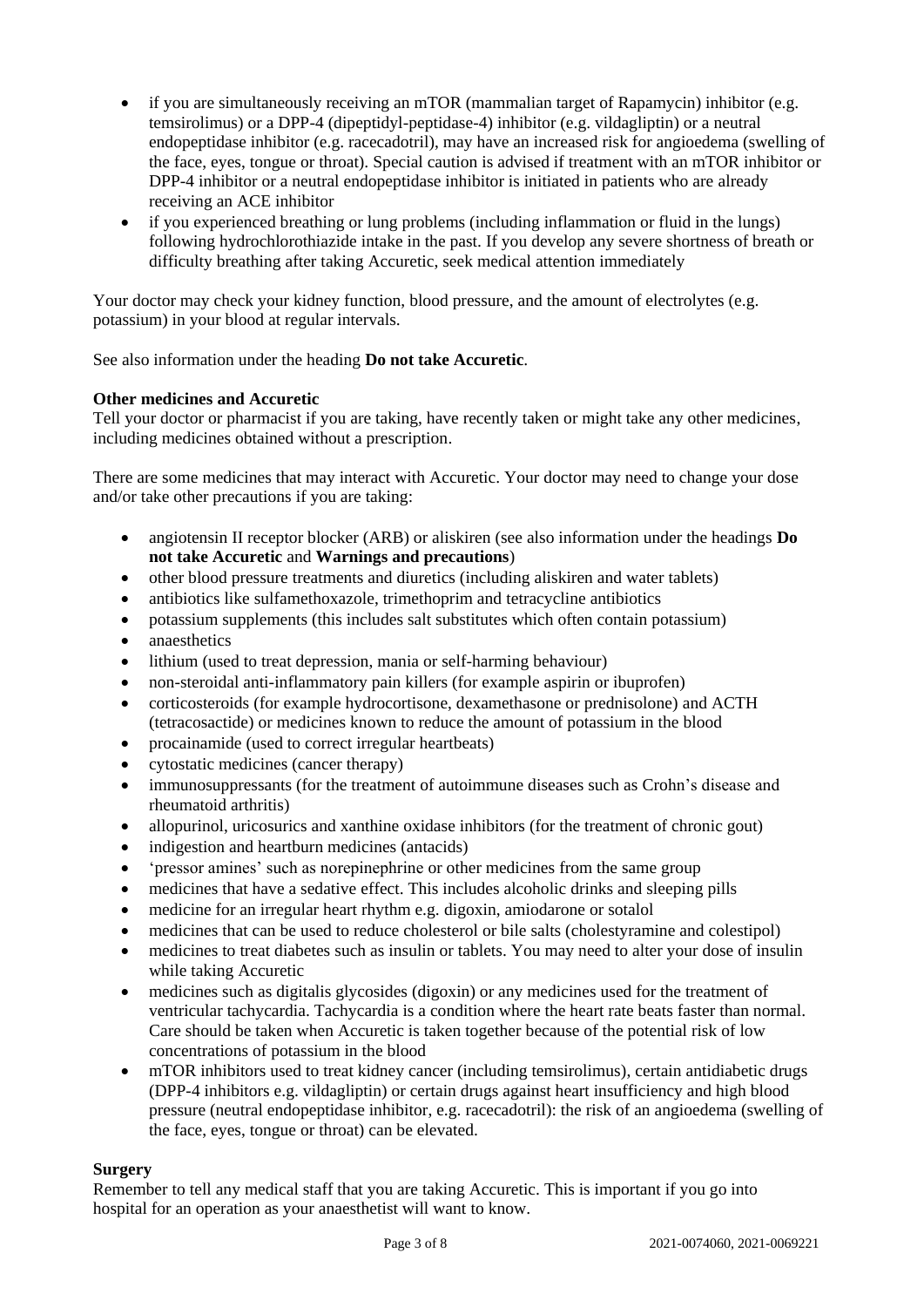### **Laboratory Tests**

Accuretic may affect the results of some laboratory tests. Tell your doctor or hospital staff that you are taking Accuretic if you need to have any tests carried out by your doctor or in hospital.

#### **Accuretic with food and drink**

See section 3 **How to take Accuretic**.

### **Pregnancy, breast-feeding and fertility**

Do not start taking Accuretic if you are pregnant or breast-feeding, think you may be pregnant or are planning to have a baby. Ask your doctor for advice before taking this medicine.

Your doctor will normally advise you to stop taking Accuretic before you become pregnant or as soon as you know you are pregnant and will advise you to take another medicine instead of Accuretic. Accuretic is not recommended during pregnancy, and must not be taken when more than 3 months pregnant, as it may cause serious harm to your baby if used after the third month of pregnancy. Accuretic is not recommended for mothers who are breast-feeding.

#### **Driving and using machines**

Your tablets may affect your ability to drive or operate machinery safely. They may make you feel dizzy or weary. If affected, do not drive or operate machinery and contact your doctor immediately.

#### **Accuretic contains lactose**

Accuretic contains lactose (a type of sugar), if you have been told by your doctor that you have an intolerance to some sugars, contact your doctor before taking this medicinal product.

#### **3. How to take Accuretic**

Always take this medicine exactly as your doctor or pharmacist has told you. Check with your doctor or pharmacist if you are not sure.

The recommended dose of Accuretic is one tablet each day. Try to take the tablet at about the same time every day. Accuretic can be taken with or without food.

Accuretic should not be used in children and adolescents under 18 years of age.

Accuretic is not recommended for use in patients who suffer with kidney disease with a creatinine clearance of less than 40 ml/min.

In the elderly, adequate blood pressure control should be achieved with the lowest possible dose*.*

Swallow the tablets whole with water. **Do not chew, divide** or **crush** the tablets. The score line is only there to help you break the tablet if you have difficulty swallowing it whole.

If you are still not sure, ask your doctor or pharmacist.

It is important to keep taking your tablets. They help to control your blood pressure.

Don't wait until your tablets are finished before seeing your doctor.

#### **If you take more Accuretic than you should**

Taking too many tablets at once may make you unwell. If you take too many Accuretic tablets, tell your doctor or go to your nearest hospital casualty department immediately. Take along any tablets that are left, the packaging and the label so that the hospital staff can easily tell what medicine you have taken.

#### **If you forget to take Accuretic**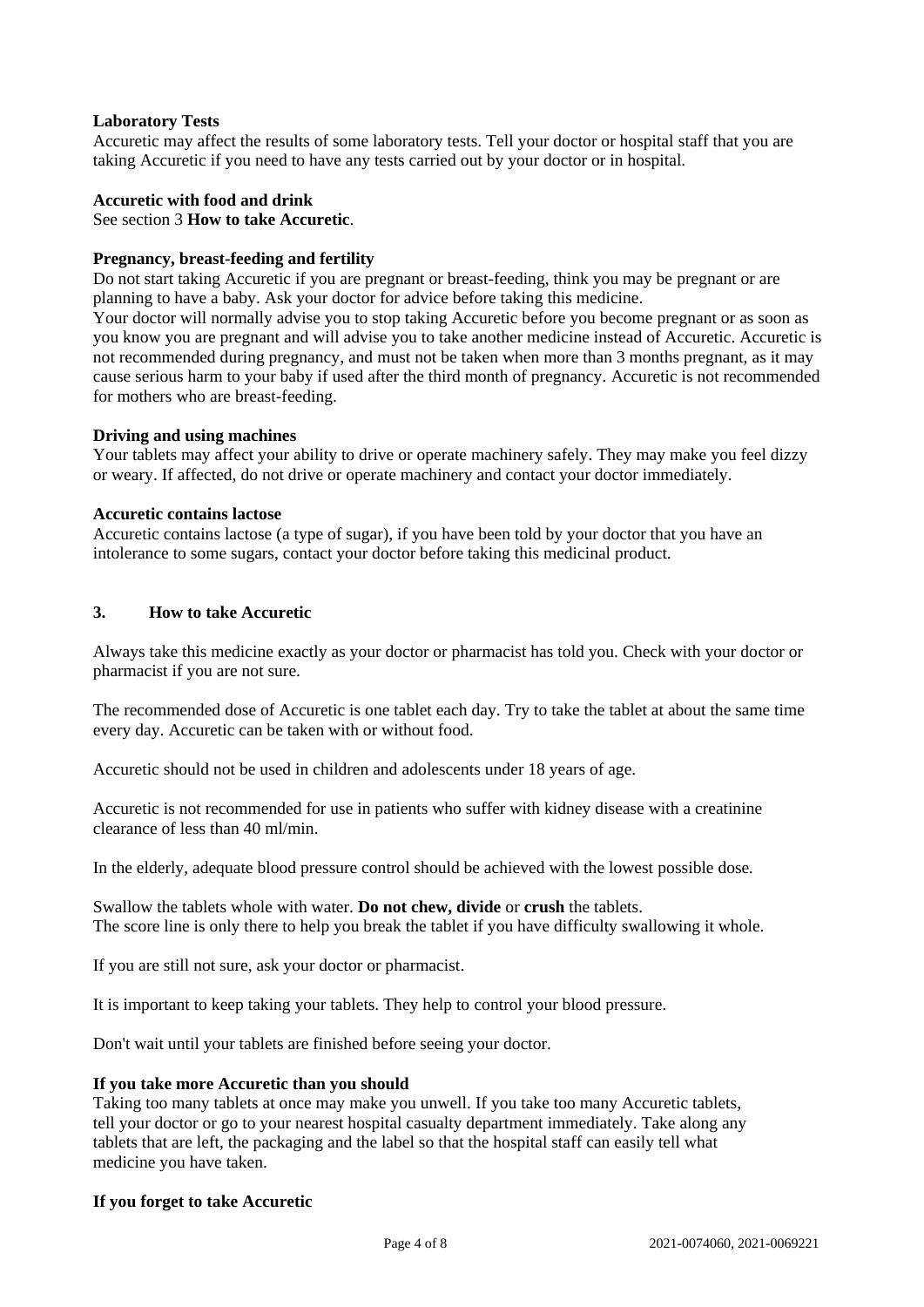Do not worry. If you forget to take a dose, miss out the forgotten dose completely and take the next dose at the normal time. **Do not take a double dose** to make up for a forgotten dose.

# **If you stop taking Accuretic**

Do not stop taking your medicine or alter the dose you are currently taking without seeing your doctor first.

If you have any further questions on the use of this medicine, ask your doctor or pharmacist.

# **4. Possible side effects**

Like all medicines, this medicine can cause side effects although not everybody gets them.

**STOP taking Accuretic and call an ambulance immediately** if you experience any of the following symptoms. Although they are very rare, they can be serious.

- Severe allergic (anaphylactoid) reactions such as swelling of the face, lips, tongue or throat (angioedema) which may cause great difficulty breathing; swelling of the extremities (hands and feet).
- Severe abdominal pain and/or back pain causing you to feel or be sick (this may be a sign of an inflamed intestine or an inflamed pancreas).
- Chest pain or tightness, shortness of breath or racing of the heart. These could be symptoms of a heart attack or other heart problem.
- Weakness of arms, legs or problems speaking which may be symptoms of a possible stroke.
- Serious, potentially life threatening skin rashes including hives, severe itching, blistering, peeling and swelling of the skin, inflammation of mucous membranes (Stevens Johnson Syndrome), toxic epidermal necrolysis (TEN) and pemphigus.

Tell your doctor **immediately** if you experience any of the following symptoms after taking Accuretic. Although they are very rare, these symptoms can be serious.

- Feeling faint, particularly when standing; this may mean your blood pressure is too low (hypotension). This is more likely to occur if you have been taking diuretics (water tablets), other blood pressure medication in addition to Accuretic, alcohol, or if you are dehydrated or are on dialysis. If you feel light headed or faint, lie down until this feeling passes.
- Severe sore throat or severe mouth ulcers, particularly if you suffer from kidney problems or collagen vascular disease. You may not have enough of certain white blood cells (neutropenia/agranulocytosis) which may lead to increased risk of infection or fever.
- Chest pain, angina, tightness of the chest, shortness of breath, wheezing or trouble breathing, irregular or strong heartbeat (palpitations).
- Yellowing of the skin or the eyes (jaundice) which may be a sign of liver inflammation (hepatitis).
- Decrease in vision or pain in your eyes due to high pressure (possible signs of fluid accumulation in the vascular layer of the eye (choroidal effusion) or acute angle-closure glaucoma).

The following side effects have also been reported in patients with high blood pressure being treated with Accuretic:

# **Common side effects: may affect up to 1 in 10 people**

- diarrhoea, indigestion, mild stomach pain, feeling or being sick
- dizziness, headache, feeling weak, tiredness, sleepiness or sleeplessness
- painful muscles, muscle weakness, back pain
- high levels of uric acid in your blood causing swollen, painful joints (gout)
- coughing, bronchitis
- nose or throat infections, nasal stuffiness and/or runny nose (rhinitis)
- widening of blood vessels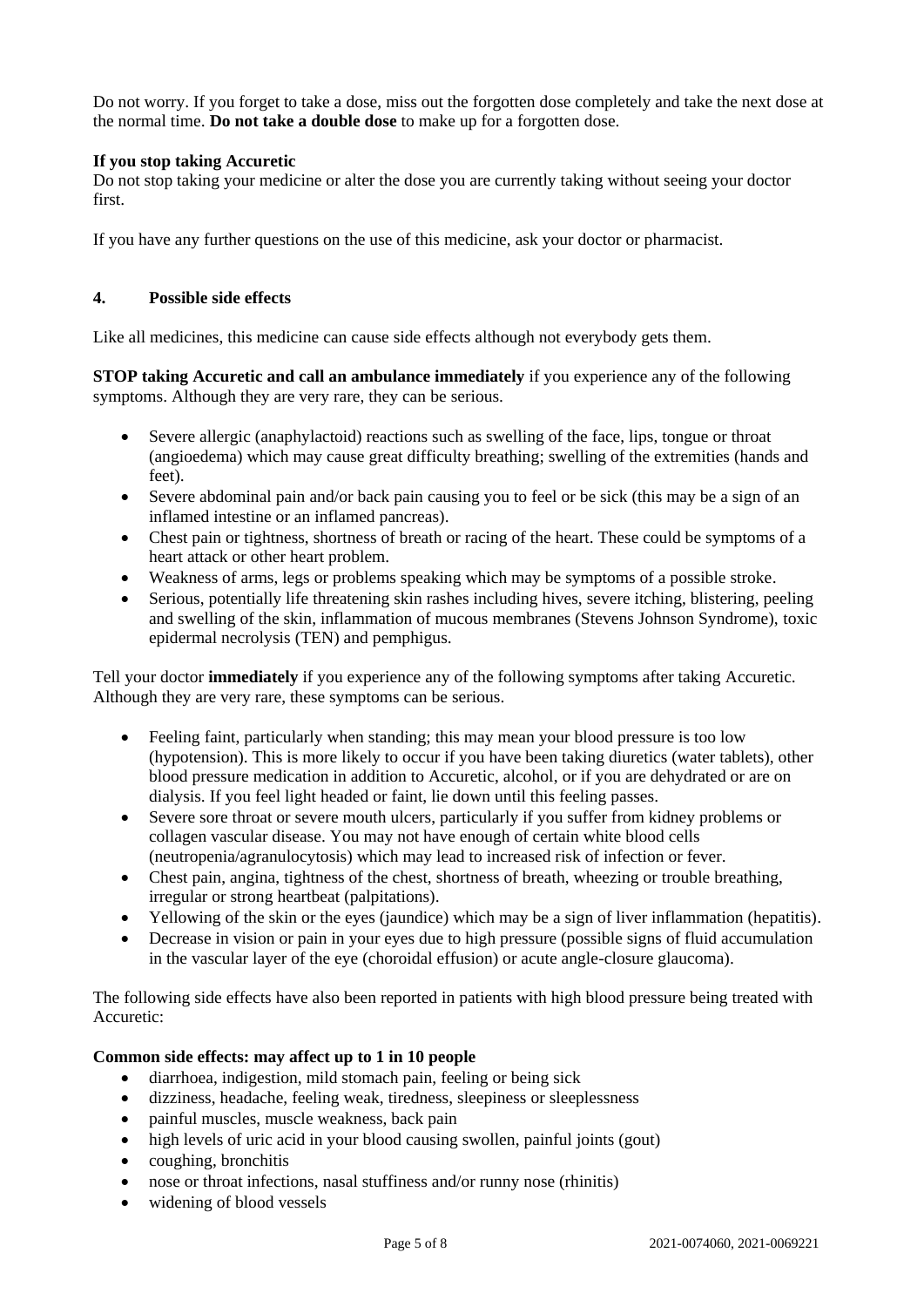- chest pain
- inflammation of the throat
- increased levels of creatinine in the serum. This is a waste molecule that is produced from muscle metabolism
- increased levels of nitrogen in the blood, that comes from the waste product urea
- increased potassium in the blood
- awareness of the heart beat
- increased heart rate

# **Uncommon side effects: may affect up to 1 in 100 people**

- kidney and urinary problems, urinary tract infection
- numbness or tingling sensation in your limbs
- aching joints
- depression, nervousness, confusion
- ringing or noise in the ears
- wind
- lazy eye
- feeling of spinning or rotation of surroundings (vertigo)
- fainting, low blood pressure
- dry mouth or throat, taste disturbances
- fluid retention in the body
- angioedema (a swelling of the face, tongue or throat which causes difficulty breathing)
- inflammation of your sinuses (sinusitis)
- feeling hot (fever), increased sweating
- hair loss, itching, sensitivity of skin to light
- failure/inability to achieve penile erection
- viral infection
- shortness of breath
- mild form of diabetes
- rash
- $\bullet$  protein in urine
- mini-stroke
- heart attack

# **Rare side effects: may affect up to 1 in 1,000 people**

- problems with balance
- inflammation of the lungs which can cause breathlessness, cough and raised temperature
- constipation
- inflammation of the tongue
- inflammation of blood vessels
- skin blisters
- psoriasis
- skin disorders associated with fever, muscle and joint pain

# **Very Rare side effects: may affect up to 1 in 10,000**

- obstruction of the digestive system (bowel), swelling or fluid in the small bowel
- blurred vision
- hives
- acute respiratory distress (signs include severe shortness of breath, fever, weakness, and confusion)

# **Not known: frequency cannot be established from the available data**

- skin and lip cancer (Non-melanoma skin cancer)
- allergic condition which can cause joint, skin and organ problems (systemic lupus erythematosus)
- skin discolouration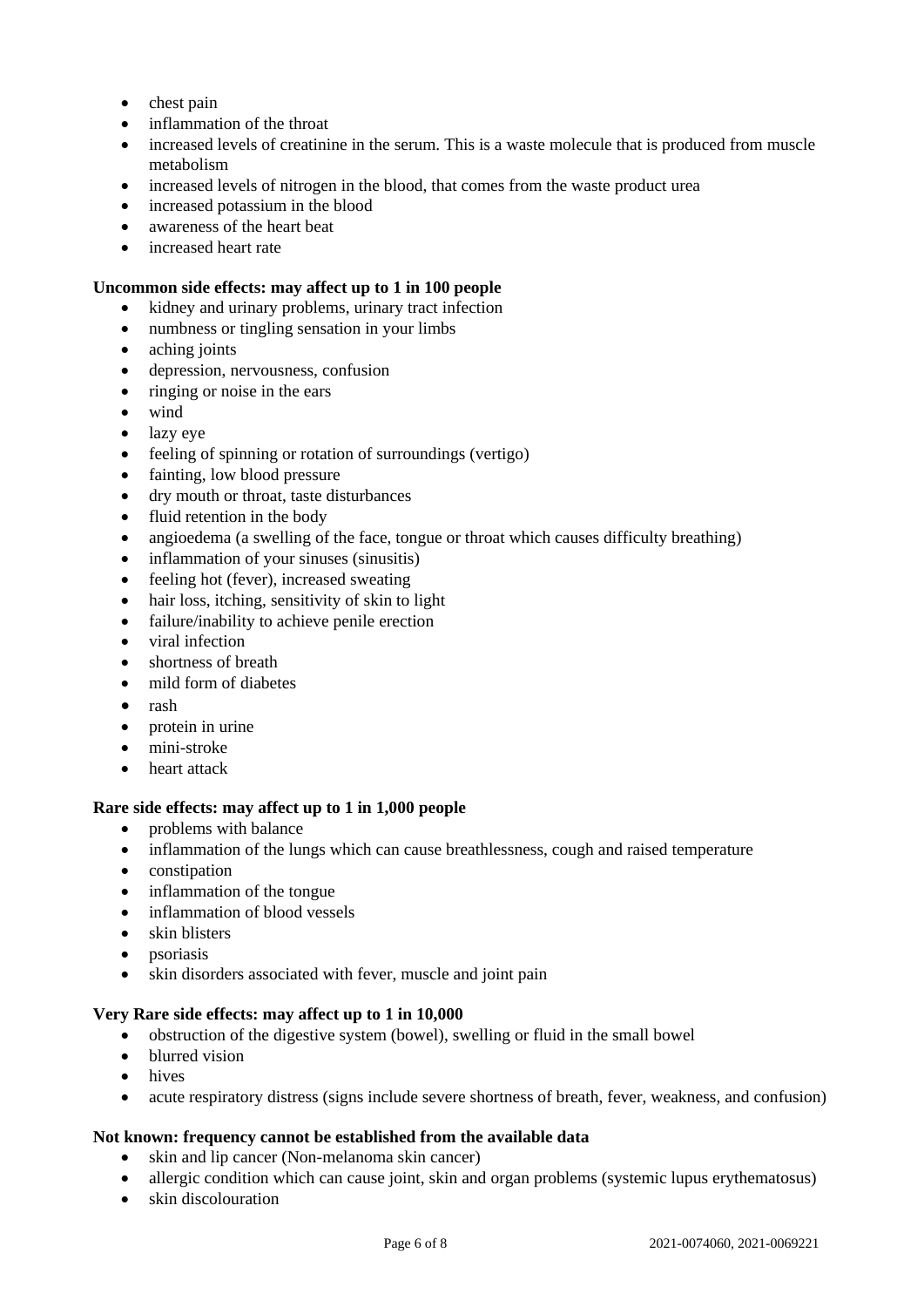- itching and scaling of the skin
- skin peeling and lesions
- damage to the skin tissue
- changes in numbers of white blood cells or decrease in blood platelets which may result in bruising or easy bleeding, low numbers of red blood cells (anaemia)
- bleeding or blockage of the blood vessels in the brain (stroke)
- narrowing of the airways in the lungs (bronchospasm)
- effects results of blood or other laboratory tests
- increased numbers of blood cells involved in allergic diseases
- serious allergic reaction
- inflammation of the liver
- yellowing of the skin or the eyes
- inflammation of the pancreas
- immune system condition affecting the skin and mucous membranes
- inflammation of the kidneys
- inflammation of the lining of the lungs, heart or abdomen
- irregular heart beat
- reduced blood pressure when standing
- short-sightedness
- acute closure glaucoma (increased pressure in the eyes)

Accuretic may cause certain changes in your blood and your doctor may do blood tests to monitor this. If you notice bruising, feeling very tired or if you are diabetic and notice changes in your sugar levels let your doctor know so blood tests can be arranged if necessary.

# **Reporting of side effects**

If you get any side effects, talk to your doctor or pharmacist. This includes any possible side effects not listed in this leaflet. You can also report side effects directly via HPRA Pharmacovigilance. Website: [www.hpra.ie.](http://www.hpra.ie/) By reporting side effects you can help provide more information on the safety of this medicine.

# **5. How to store Accuretic**

Keep this medicine out of the sight and reach of children.

Do not use this medicine after the expiry date which is stated on the carton and blister strip after EXP. The expiry date refers to the last day of that month.

Do not store above 25°C. Store in the original package in order to protect from moisture.

Do not throw away any medicines via wastewater or household waste. Ask your pharmacist how to throw away medicines you no longer use. These measures will help protect the environment.

# **6. Contents of the pack and other information**

# **What Accuretic contains**

The active substances in Accuretic are quinapril and hydrochlorothiazide. Each tablet contains 20 mg of quinapril (present as 21.70 mg quinapril hydrochloride) and 12.5 mg of hydrochlorothiazide.

The other ingredients (excipient(s)) are heavy magnesium carbonate, lactose (see section 2 **Accuretic contains lactose**), povidone, crospovidone and magnesium stearate.

The coating of the tablets contains candelilla wax and Opadry pink OY-S-6937 which contains iron oxide (E172), titanium dioxide (E171), hypromellose, hydroxypropyl cellulose and polyethylene glycol.

# **What Accuretic looks like and contents of the pack**